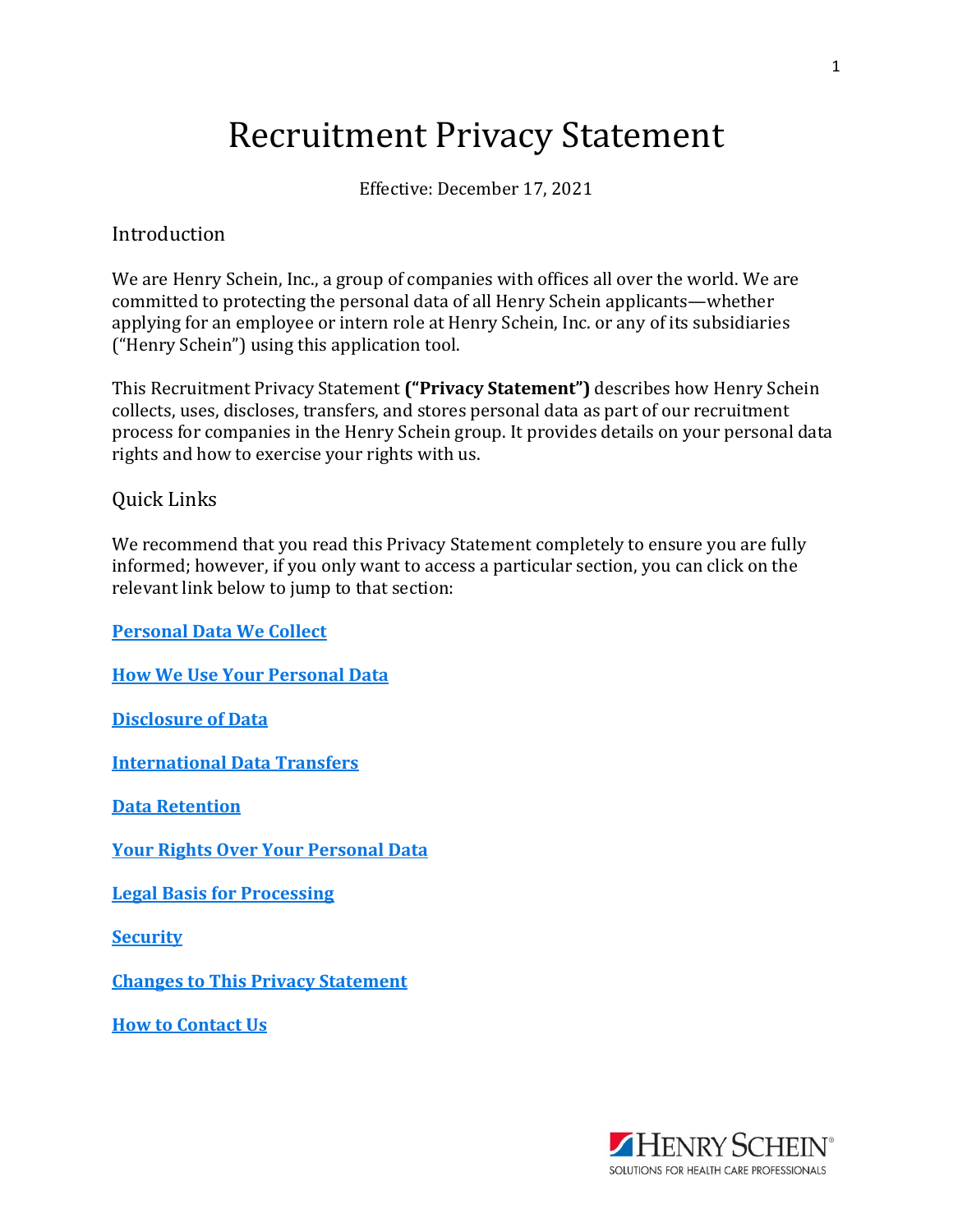## <span id="page-1-0"></span>**Personal Data We Collect Directly from You**

The types of personal data we collect and process when you apply for a role with Henry Schein include (but are not limited to):

- **Identification data and contact details**, including your name, address, email address, phone number and other contact information, gender, date of birth, nationality/ies, national identifiers (such as national ID/passport, social security number(s)), as allowed by law.
- **Account registration details**, such as email and password.
- **Employment history**, such as previous employers and job titles/positions.
- **Background information**, such as academic/professional qualifications, job qualifications, education, details included in your CV/résumé (which might include details of any memberships or interests constituting sensitive personal information), transcripts, and employment references.
- Details of your **reference providers**, including their name, contact details, employer and job role.
- Details of your **immigration/visa status**, such as work authorization, if legally required.
- **Travel-related expenses**, to the extent incurred during the recruitment process and **banking details** so that Henry Schein can reimburse you.
- **Other information you voluntarily provide** throughout the process, including through internal or third-party assessment centers/exercises and interviews.

You can apply for a role at Henry Schein using a number of third-party career sites; for example, LinkedIn. Doing so will connect your profile from these systems with the Henry Schein job application.

As part of our commitment to diversity and inclusion, where authorized by law or necessary to comply with applicable laws, we will ask you to provide demographic information such as e.g., race/ethnicity, sexual orientation, or gender identity.

#### Information That We Collect Automatically

When you visit the Henry Schein Career site, we may use cookies, web beacons, tags, and scripts. For example, we collect and measure traffic data for specific sources such as thirdparty recruitment sites.

#### Personal Data Collected from Other Sources

We typically collect personal data directly from you but there may be situations where we collect personal data from other sources. For example, we may collect the following:

• Information provided by recruitment agencies that you have asked to support you in finding a job

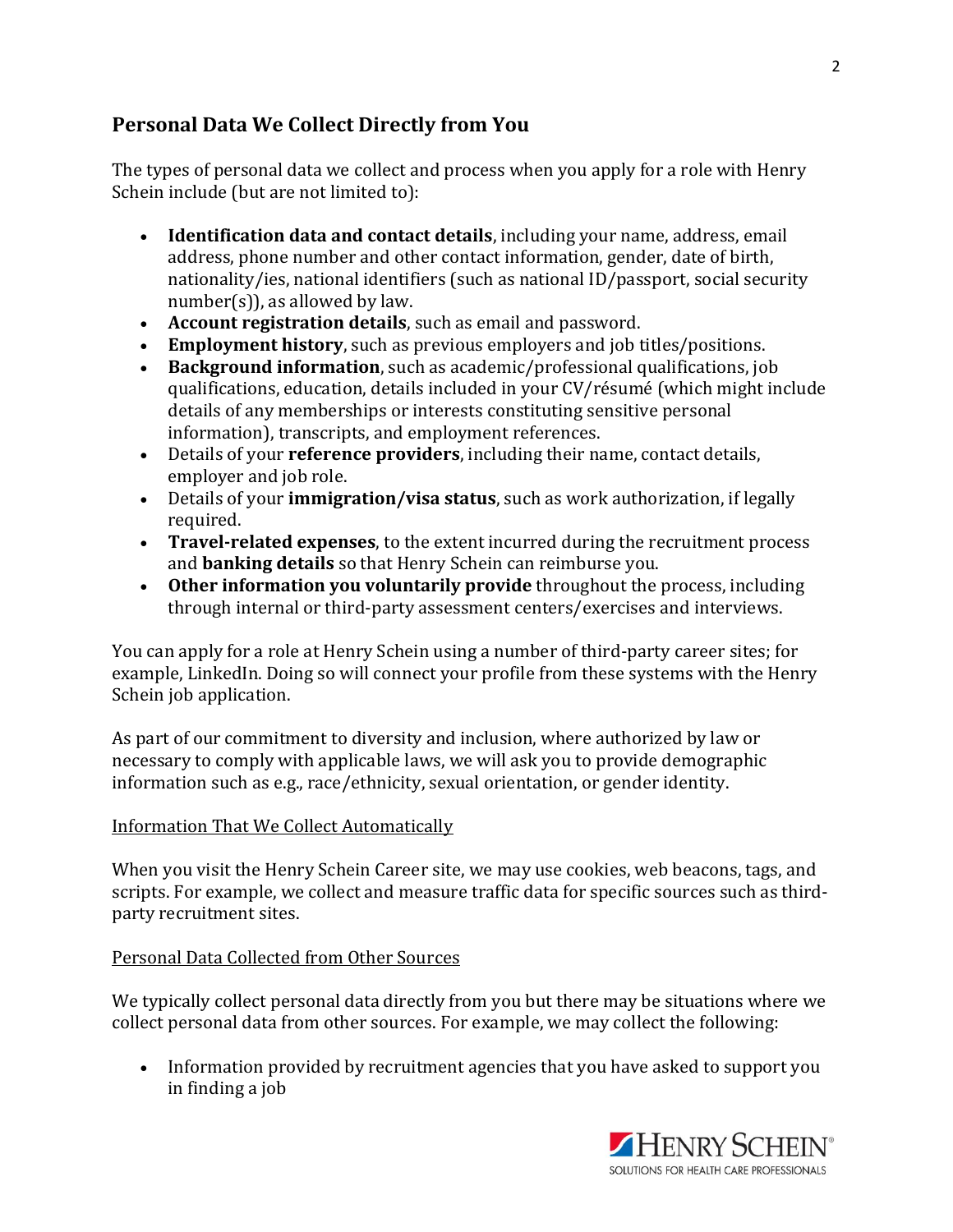- <span id="page-2-0"></span>• Information provided by Henry Schein personnel who have referred you for a job
- Information provided by background checking agencies, including (where lawful) criminal background checks, that will verify the accuracy of information that you have provided
- Information provided by referees in response to reference requests
- Information collected from publicly available sources, including any business social media platforms you use or other information available online (where lawful)

### **How We Use Your Personal Data**

We collect and use your personal data primarily for recruitment purposes; in particular, to determine your qualifications for employment and to reach a hiring decision. This includes assessing your skills, qualifications and background for a particular role, verifying your information, carrying out reference checks or background checks (where applicable and lawful), and to generally manage the hiring process and communicate with you about it. If we ask you to complete a candidate assessment with a third-party provider, we will include the results in the recruitment process. We will also capture additional personal data during in-person and/or remote interviews to assess your suitability for the job.

During the application process, we will process your resumé/CV information to check your skills and experience against the position for which you have applied. If we ask you to complete a candidate matching assessment with a talent management company, we will include the match results in the recruitment process. We will also capture additional personal data during in-person and/or remote interviews to assess your suitability for the job.

We will use your bank account details to reimburse you if you have claimed expenses associated with the Henry Schein recruitment process.

If you are successful in the interview process, we will carry out background checks and validation of your experience and academic and professional qualifications. We will use a third-party organization working on our behalf to perform these checks and may share the CV and identity information that you have provided. Background checks will be completed only as permitted by local law.

If you accept a role at Henry Schein, the information collected during the recruitment process may form part of your personnel file and will be processed in accordance with our employment privacy statement.

In certain Henry Schein locations, we are required by law to provide reports on the diversity of our recruitment talent pools and will need to send reports to the relevant authorities covering a particular time period.

Where permitted by law, Henry Schein may use the personal data you submit for statistical purposes.

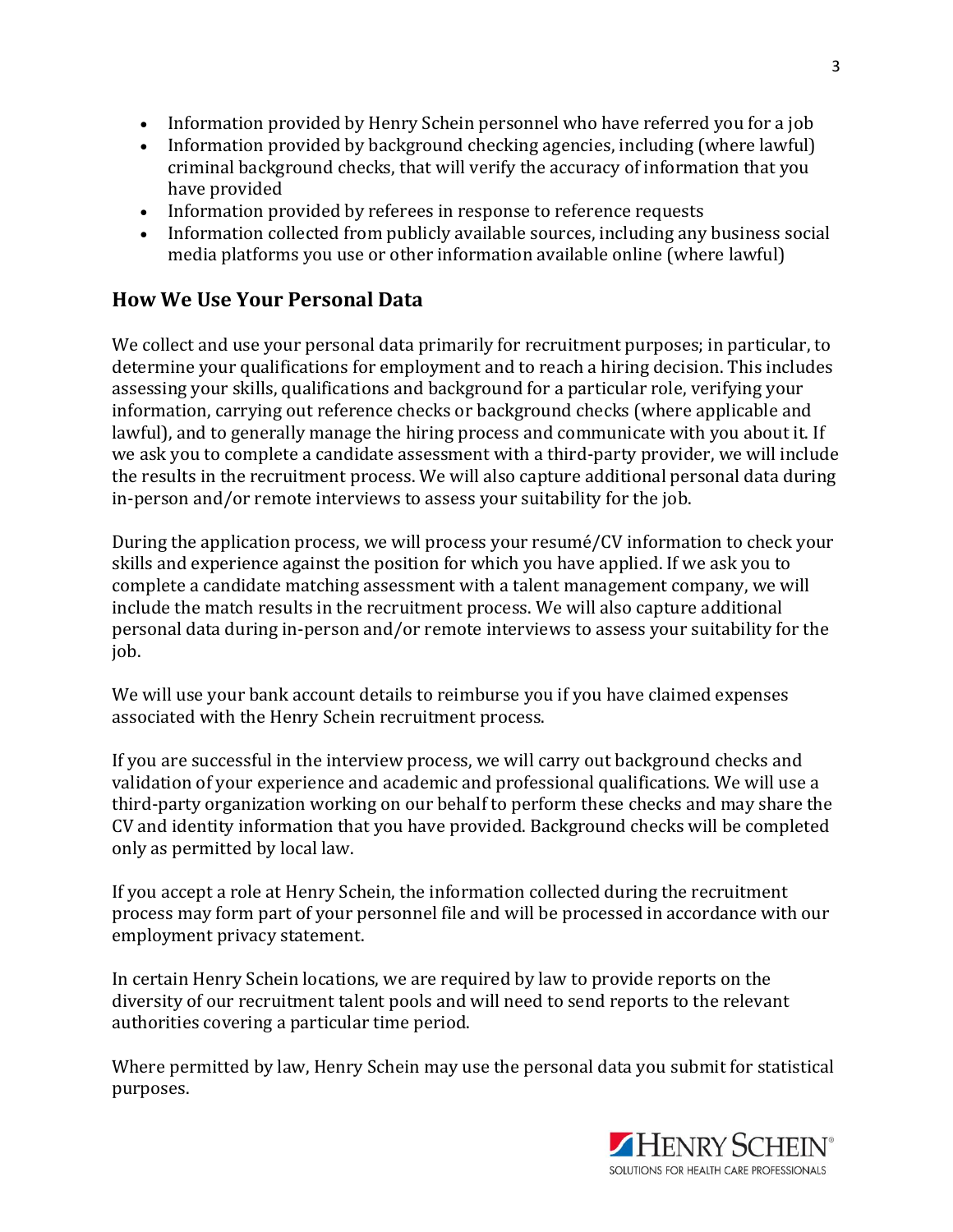<span id="page-3-0"></span>If you are not successful in the interview process, we may keep your details after we so that we may reach out to you and invite you to apply for other positions that we think may be a good fit for you unless you request that we delete your application. Candidates outside the US will be asked to indicate their consent to be contacted about other positions.

We use cookies and similar technologies to authenticate your access to the Henry Schein Career Site, and to capture your interactions, preferences, transactional information, and other device and connection information relating to your use of the site. These technologies are also used when you use the "Sign in with LinkedIn" options on the open positions.

## **Disclosure of Data**

We only disclose your personal data to those who require access to perform their tasks and duties, and to third parties that have a legitimate purpose for accessing it.

We will disclose your personal data to the following categories of recipients:

- Members of the Henry Schein group around the world in order to administer the recruitment process as required
- IT Service Providers within or outside Henry Schein Inc. group, working on behalf of Henry Schein
- Background-checking or other screening providers that verify employment history, and academic and professional achievements, as lawful
- Third-party service providers that support the Henry Schein Recruitment process (such as recruitment or executive search agencies involved in your recruitment)
- Third parties where you have consented or otherwise instructed Henry Schein to share your personal data
- Third parties to comply with our legal obligations, including where necessary to abide by law, regulation or contract, or to respond to a court order, administrative, or judicial process
- Third parties as necessary to establish, exercise, or defend against potential, threatened, or actual litigation
- Public authorities in response to lawful requests

We will implement appropriate measures to provide assurance that other Henry Schein subsidiaries or third-party organizations that we use to process data on our behalf use information in a manner consistent with this Privacy Statement and with applicable law, and that the security and confidentiality of the information is maintained.

Henry Schein does not sell personal data that we collect or process as part of the recruitment process or any related processes.

**International Data Transfers**

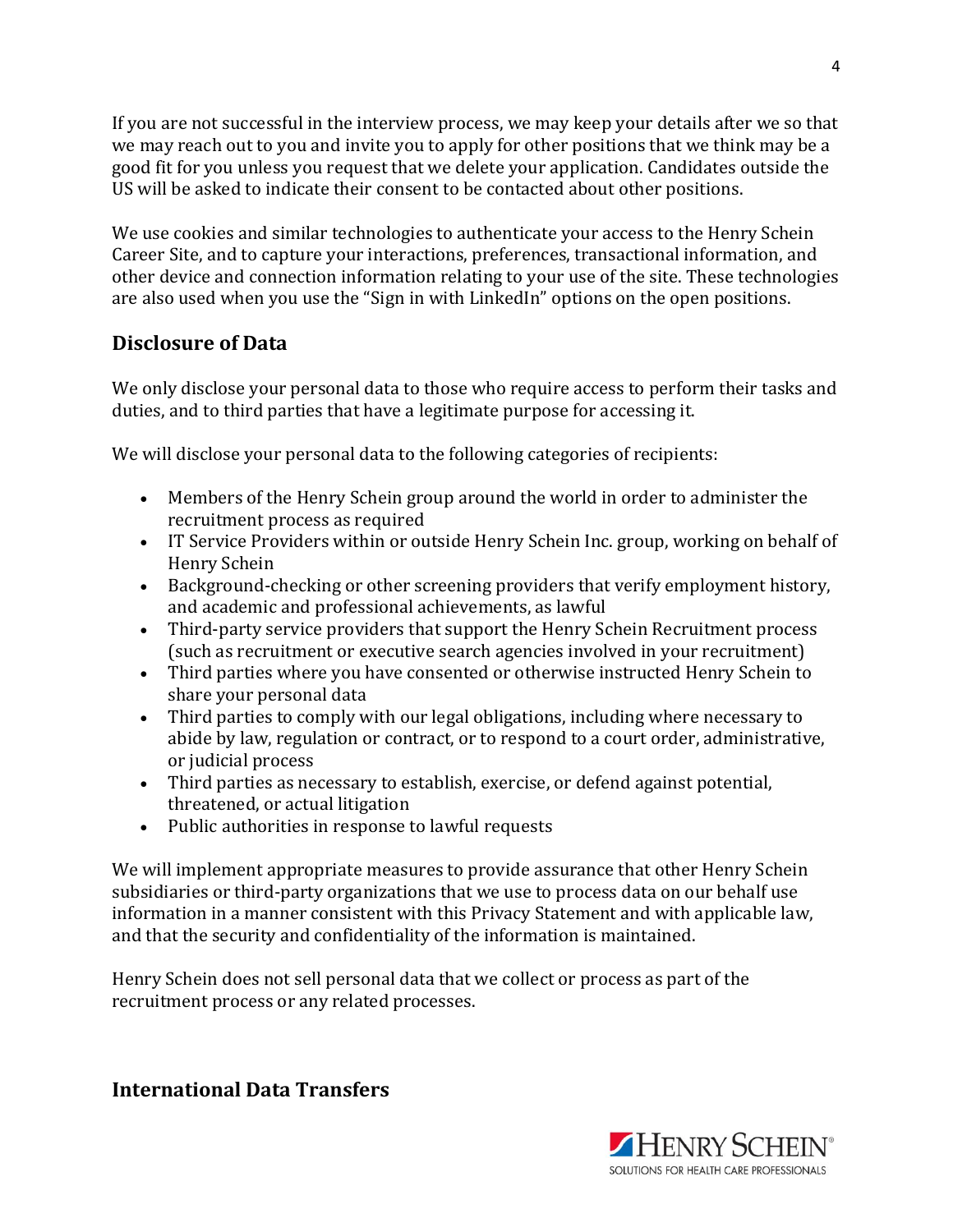<span id="page-4-0"></span>Your personal data may be processed in the countries where you have applied for a job, the United States, or any other country where Henry Schein or its subcontractors have operations. Third-party organizations processing personal data for Henry Schein must comply with all relevant privacy laws in order to protect your personal data in any country where they process or transfer the data.

Henry Schein operates as a global business and may transfer, store, or process your personal data in a country outside your jurisdiction, including countries outside the European Union/European Economic Area ("EU/EEA") or Switzerland. However, we have taken appropriate safeguards with respect to the protection of your privacy, fundamental rights and freedoms, and the exercise of your rights. For example, if we transfer personal data from the EU/EEA or Switzerland to a country outside it, such as the United States, we will implement an appropriate data transfer solution, such as entering into EU Standard Contractual Clauses with the data importer or taking other measures to provide an adequate level of data protection under EU law. If you would like to see a copy of any relevant provisions, please contact us using the details provided in the "How to Contact Us" section below.

#### **Data Retention**

Your personal data will be stored in accordance with applicable laws and kept as long as needed to carry out the purposes described in this Privacy Statement or as otherwise required by applicable law. Henry Schein may retain your data longer with your consent or for a legitimate business interest where we have assessed the business benefit and confirmed that this is not outweighed by your personal rights and freedoms.

## **Your Rights Over Your Personal Data**

Depending on where you are located, you may have certain rights under local privacy laws over the personal data we hold about you. These may include the right to:

- Access the personal data we hold about you.
- Have incorrect personal data updated or deleted.
- Have your personal data deleted.
- Restrict the processing of your personal data.
- Object to the processing of your personal data carried out on the basis of our legitimate interests.
- Receive a copy of your personal data in an electronic and machine-readable format.
- Not be subject to a decision based solely on automated processing, including profiling, which produces legal effects or otherwise significantly affects you ("Automated Decision-Making"). Henry Schein does not perform Automated Decision-Making as part of the processing activities covered by this Privacy Statement.
- Receive the categories of sources from whom we collected your personal data.

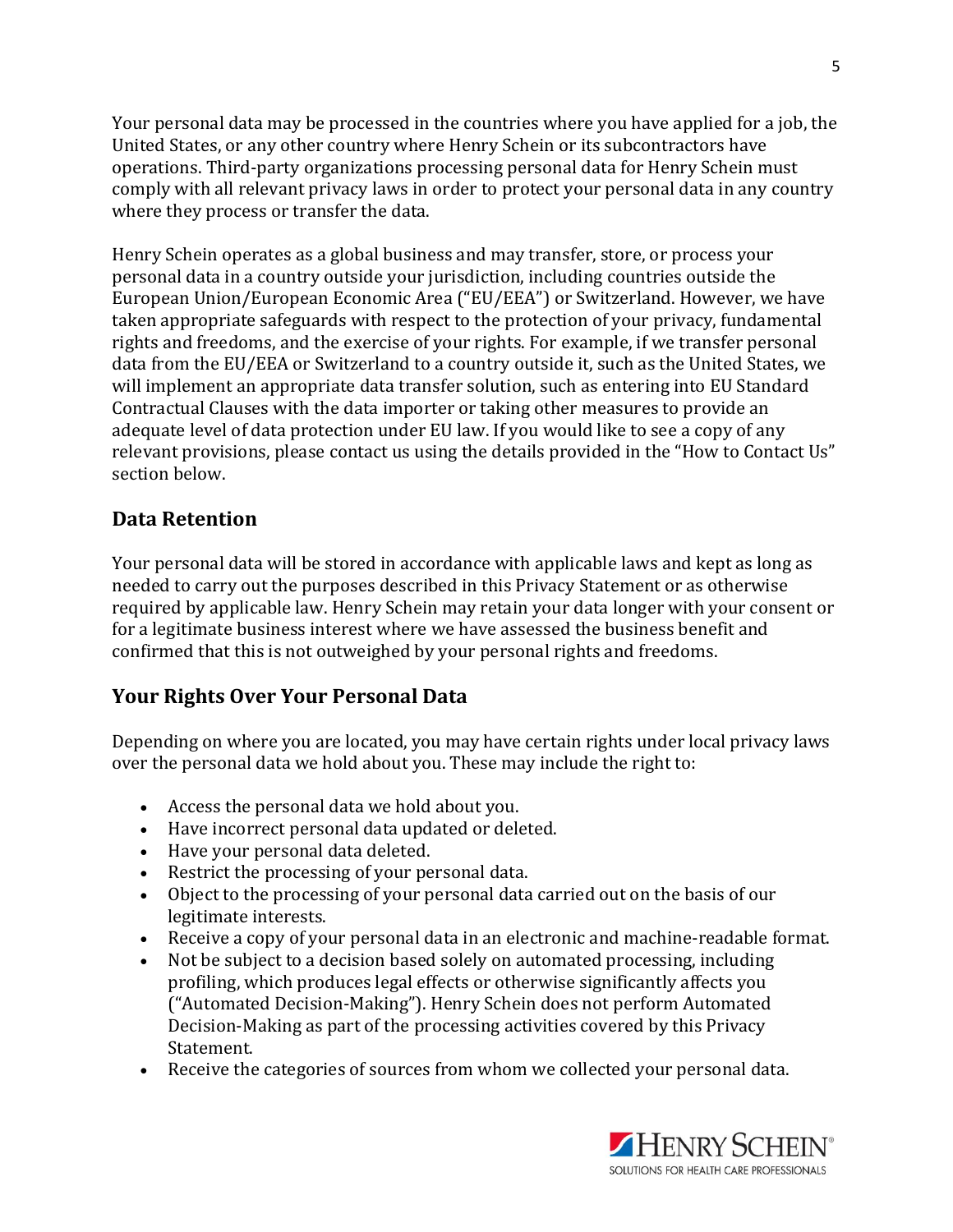<span id="page-5-0"></span>• Complain to a data protection authority about our collection and use of your personal data. For more information, please contact your local data protection authority. However, we would like you to contact us first with your concerns in any case so we can resolve your issue directly.

Henry Schein will not discriminate against you for exercising your rights.

You, or an authorized individual who we can verify is acting on your behalf, can exercise the applicable rights by contacting us using the "How to Contact Us" contact details at the bottom of this Privacy Statement.

#### **Legal Basis for Processing Personal Data**

If you are located in or want to apply for a job in the United Kingdom, Switzerland, or the European Union/Economic Area, our legal basis for collecting and using your personal data as described in this Privacy Statement falls into the following categories.

Consent: In some cases, we ask you for your consent to process your personal data. You can withdraw your consent at any time with effect for the future, which will not affect the lawfulness of the processing before your consent was withdrawn. If you would like to withdraw your consent, you can do so by contacting us as provided in the "How to Contact Us" section below.

Legitimate Interest: We process certain data for our legitimate interests. These legitimate interests include, for example, administering an efficient recruitment process and managing applicants effectively. We will rely on our legitimate interests for processing personal data only after balancing our interests and rights against the impact of the processing on individuals.

Performance of a Contract: We process personal data to perform our obligations under an agreement we have with you or to take steps prior to entering an employment contract with you, where you are considered for employment. For example, we use your personal data to make you a job offer or complete a contract of employment with you.

Other Legal Bases: In some cases, we may have a legal obligation to process your personal data, such as in response to a court or regulator order. We also may need to process your personal data to protect vital interests, or to exercise, establish, or defend legal claims.

#### **Security**

We use technical and organizational measures that provide a level of security appropriate to the risk of processing your personal data. However, the security of information transmitted through the internet can never be guaranteed. You are responsible for maintaining the security of your password or other form of authentication involved in accessing password-protected or secured areas of any Henry Schein recruitment web page

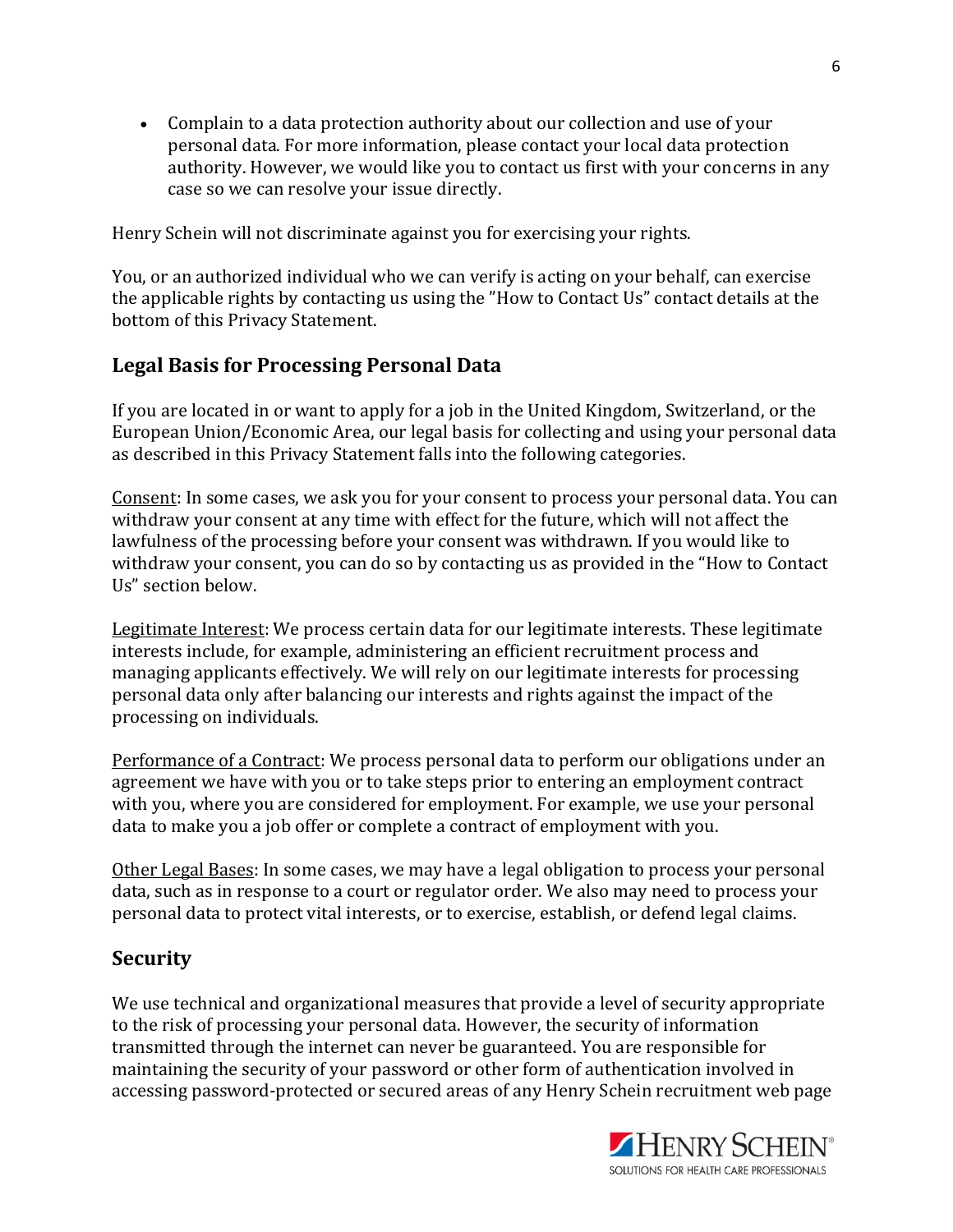<span id="page-6-0"></span>and recruiting tool. Access to and use of password-protected and/or secure areas of any Henry Schein recruitment web pages and recruitment tool is restricted to authorized users only.

## **Changes to This Privacy Statement**

This Privacy Statement may be amended or revised from time to time at Henry Schein's discretion. The most recent document is available via the Henry Schein, Inc. or subsidiaries careers web pages and application tools. If we propose to make any material changes, we will update this policy and include the effective date prior to the change becoming effective. We encourage you to periodically review this page for the latest information on our privacy practices. We encourage you to periodically review this page for the latest information on our privacy practices.

## **How to Contact Us**

If you have any questions about this Privacy Statement, wish to exercise your rights or to contact our Data Protection Officer, please contact us at one of the mailing addresses below:

Henry Schein, Inc. 135 Duryea Road Melville, NY 11747 Attn: Customer Service (W-150) Phone: 1-800-472-4346 E-mail: [custserv@henryschein.com](mailto:custserv@henryschein.com)

If you are employed in the United Kingdom, Ireland or apply for a job at a Henry Schein subsidiary located in the United Kingdom or Ireland, Switzerland, or the European Economic Area, the Henry Schein affiliate that hires or engages you will be the controller in relation to your personal data. However, the application process will be managed by the Henry Schein UK Holdings Ltd. And you can raise all your questions with the HR Team under:

Henry Schein UK Holdings Limited Medcare House Centurion Close Gillingham Business Park Gillingham ME8 0SB England

[DPO@henryschein.co.uk](mailto:DPO@henryschein.co.uk)

You can contact the EU Representative (GDPR) of Henry Schein UK Holdings Ltd. Under: